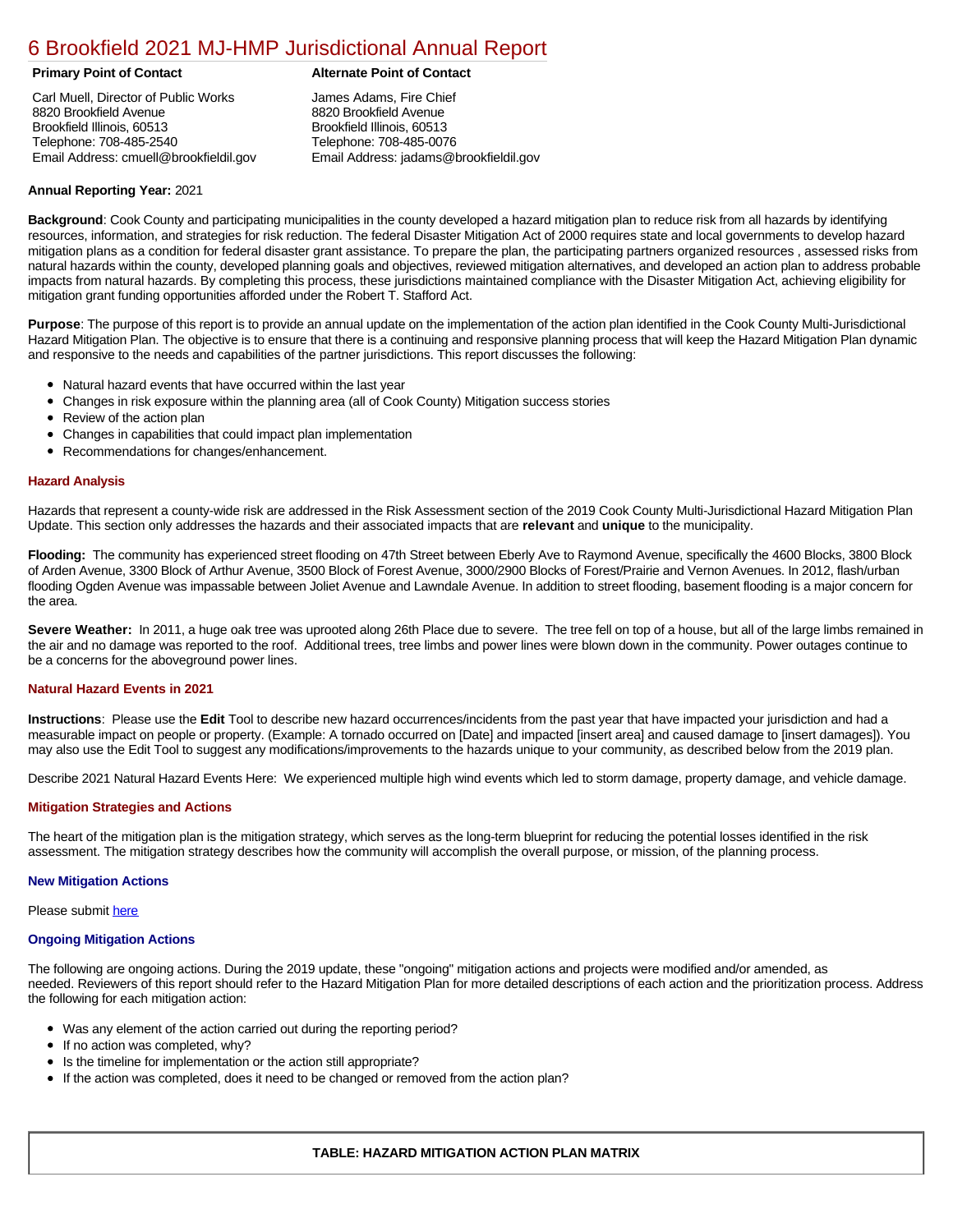| <b>Completion status legend:</b>                                                                                                                                         |                                                     |                                                                                                                                                           |                       |                             |                       |                                     |                               |  |  |  |  |
|--------------------------------------------------------------------------------------------------------------------------------------------------------------------------|-----------------------------------------------------|-----------------------------------------------------------------------------------------------------------------------------------------------------------|-----------------------|-----------------------------|-----------------------|-------------------------------------|-------------------------------|--|--|--|--|
| $N = New$<br>$O =$ Action Ongoing toward Completion<br>$R =$ Want Removed from Annex                                                                                     |                                                     |                                                                                                                                                           |                       |                             |                       |                                     |                               |  |  |  |  |
|                                                                                                                                                                          |                                                     | $C = Project Completed$                                                                                                                                   |                       |                             | $X = No$ Action Taken |                                     | <b>Timeline/Projected</b>     |  |  |  |  |
| 2021 Status                                                                                                                                                              | 2019 Status                                         | Hazards<br><b>Mitigated</b>                                                                                                                               | <b>Objectives Met</b> | <b>Lead Agencies</b>        | <b>Estimated Cost</b> | Sources of<br><b>Funding</b>        | <b>Completion Date</b><br>(a) |  |  |  |  |
| Action B12.1-Integrate the local hazard mitigation plan into the safety element of the emergency operations plan, and update the plan annually.                          |                                                     |                                                                                                                                                           |                       |                             |                       |                                     |                               |  |  |  |  |
| Status Description: Working with the Fire Department.                                                                                                                    |                                                     |                                                                                                                                                           |                       |                             |                       |                                     |                               |  |  |  |  |
|                                                                                                                                                                          |                                                     | 2020: The current pandemic has forced implementation and updating of current emergency operations.                                                        |                       |                             |                       |                                     |                               |  |  |  |  |
| $\circ$                                                                                                                                                                  | Ongoing                                             | All                                                                                                                                                       | 3, 4, 8               | Fire Dept.                  | Low                   | <b>General Fund</b>                 | Ongoing (Annual)              |  |  |  |  |
| Action B12.2-Update and enhance Village building code by adopting the 2021 ICC codes.                                                                                    |                                                     |                                                                                                                                                           |                       |                             |                       |                                     |                               |  |  |  |  |
| Status Description: Working with the new Community Development Director.                                                                                                 |                                                     |                                                                                                                                                           |                       |                             |                       |                                     |                               |  |  |  |  |
|                                                                                                                                                                          |                                                     | 2020: Starting in January 2021 training will begin with inspectors.                                                                                       |                       |                             |                       |                                     |                               |  |  |  |  |
| O                                                                                                                                                                        | Ongoing                                             | Αll                                                                                                                                                       | 3, 4, 10              | <b>CD</b>                   | Low                   | <b>General Fund</b>                 | Short-term                    |  |  |  |  |
|                                                                                                                                                                          |                                                     | Action B12.3—Require that all new construction be designed with a fire sprinkling system.                                                                 |                       |                             |                       |                                     |                               |  |  |  |  |
|                                                                                                                                                                          | <b>Status Description: Currently being enforced</b> |                                                                                                                                                           |                       |                             |                       |                                     |                               |  |  |  |  |
|                                                                                                                                                                          |                                                     | 2020: Fire Department is working with Community Development.                                                                                              |                       |                             |                       |                                     |                               |  |  |  |  |
|                                                                                                                                                                          |                                                     | Addresses<br>secondary                                                                                                                                    |                       |                             |                       |                                     |                               |  |  |  |  |
| O                                                                                                                                                                        | Ongoing                                             | hazard to all<br>hazards of                                                                                                                               | 2, 10                 | Fire Dept.                  | Low                   | <b>General Fund</b>                 | Ongoing                       |  |  |  |  |
|                                                                                                                                                                          |                                                     | concern                                                                                                                                                   |                       |                             |                       |                                     |                               |  |  |  |  |
| Action B12.4—Ensure that new developments be designed to reduce or eliminate flood damage by requiring on-site detention facilities as required.                         |                                                     |                                                                                                                                                           |                       |                             |                       |                                     |                               |  |  |  |  |
| Status Description: Project completed, currently being enforced.                                                                                                         |                                                     |                                                                                                                                                           |                       |                             |                       |                                     |                               |  |  |  |  |
|                                                                                                                                                                          |                                                     | 2020: Village has approved an updated Storm water Management Code.                                                                                        |                       |                             |                       |                                     |                               |  |  |  |  |
| C                                                                                                                                                                        | Ongoing                                             | Flood                                                                                                                                                     | 3, 9, 13              | <b>CD</b>                   | Low                   | <b>General Fund</b>                 | Ongoing                       |  |  |  |  |
| how to obtain these materials.                                                                                                                                           |                                                     | Action B12.5-Provide sandbags and sand to residents in anticipation of rainstorm events, deliver materials to residents and provide public information on |                       |                             |                       |                                     |                               |  |  |  |  |
| Status Description: Readily available sand and sand bags continue.                                                                                                       |                                                     |                                                                                                                                                           |                       |                             |                       |                                     |                               |  |  |  |  |
| 2020: Sand and sand bags are continually stocked and replenished at the DPW facility for homeowners. 24 hour access is available. Published<br>on Website.               |                                                     |                                                                                                                                                           |                       |                             |                       |                                     |                               |  |  |  |  |
| O                                                                                                                                                                        | Ongoing                                             | Flood                                                                                                                                                     | 2, 6, 9               | <b>Public Works</b>         | \$3,500; Low          | <b>Water Fund</b>                   | Ongoing                       |  |  |  |  |
| Action B12.6—Continue to participate in mutual aid and intergovernmental agreements, both official and unofficial, for cooperative response to hazards and<br>disasters. |                                                     |                                                                                                                                                           |                       |                             |                       |                                     |                               |  |  |  |  |
| <b>Status Description:</b>                                                                                                                                               |                                                     |                                                                                                                                                           |                       |                             |                       |                                     |                               |  |  |  |  |
| 2020: Ongoing, The Fire Department continues to participate in MABAS. Public Works Director meets with unofficially with local other Directors                           |                                                     |                                                                                                                                                           |                       |                             |                       |                                     |                               |  |  |  |  |
| monthly.                                                                                                                                                                 |                                                     |                                                                                                                                                           |                       |                             |                       |                                     |                               |  |  |  |  |
| O                                                                                                                                                                        | Ongoing                                             | All                                                                                                                                                       | 1, 8                  | Fire Dept., Public<br>Works | Low                   | <b>General Fund</b>                 | Ongoing                       |  |  |  |  |
| Action B12.7-Install a storm sewer lift station pump north of Washington Ave. bridge and create new onsite local detention to help mitigate storm water<br>flooding.     |                                                     |                                                                                                                                                           |                       |                             |                       |                                     |                               |  |  |  |  |
| <b>Status Description:</b>                                                                                                                                               |                                                     |                                                                                                                                                           |                       |                             |                       |                                     |                               |  |  |  |  |
| C                                                                                                                                                                        | Completed                                           | Flood                                                                                                                                                     | 2, 3, 4, 7, 9         | Admin, Public<br>Works      | \$1,900,000; High     | Water Fund,<br><b>MWRD-Phase II</b> | Completed                     |  |  |  |  |
| Action B12.8—Continue the stormwater 50/50 program to offer residents an incentive to better protect their homes with either overhead sewers or one-way<br>flap valves.  |                                                     |                                                                                                                                                           |                       |                             |                       |                                     |                               |  |  |  |  |
| <b>Status Description:</b>                                                                                                                                               |                                                     |                                                                                                                                                           |                       |                             |                       |                                     |                               |  |  |  |  |
| 2020: This program has been added to be funded for the 2022 budget.                                                                                                      |                                                     |                                                                                                                                                           |                       |                             |                       |                                     |                               |  |  |  |  |
| $\mathsf O$                                                                                                                                                              | Eliminated                                          | Flood                                                                                                                                                     | 2, 7, 9, 11           | Admin                       | \$100,000;<br>Medium  | <b>Water Fund</b>                   | Eliminated                    |  |  |  |  |
|                                                                                                                                                                          |                                                     | Action B12.9—Continue to utilize a reverse-911 call system to communicate emergency information with residents in a timely manner.                        |                       |                             |                       |                                     |                               |  |  |  |  |
| Status Description: System is used for various emergencies.                                                                                                              |                                                     |                                                                                                                                                           |                       |                             |                       |                                     |                               |  |  |  |  |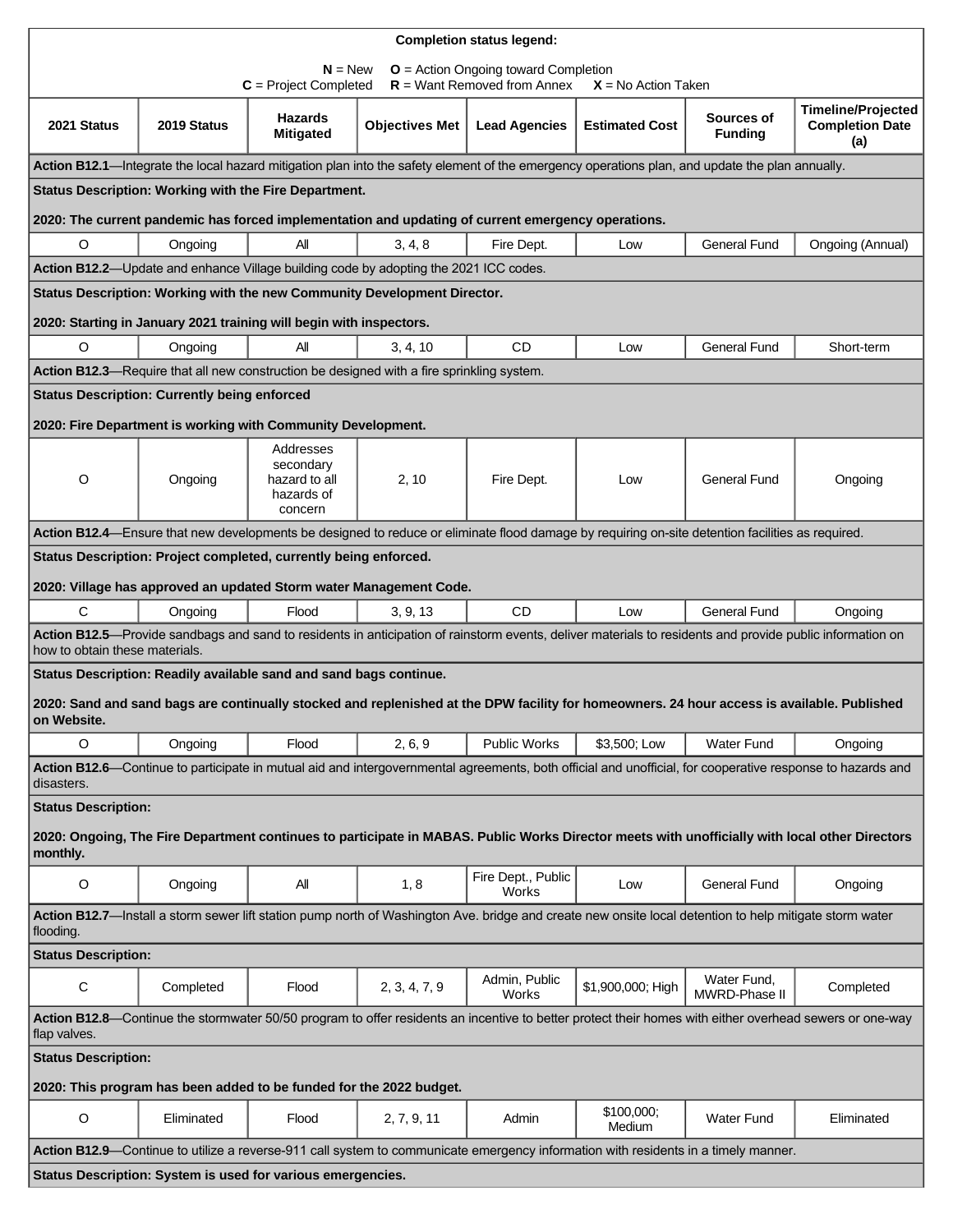| O                                                                                                                                                                                                                                                                                                                                                                                    | Ongoing                                          | Αll                                                                                                                                 | 1, 5, 6                         | Admin                           | \$13,500; Low                                | <b>General Fund</b>                                                | Ongoing                                |  |  |  |  |
|--------------------------------------------------------------------------------------------------------------------------------------------------------------------------------------------------------------------------------------------------------------------------------------------------------------------------------------------------------------------------------------|--------------------------------------------------|-------------------------------------------------------------------------------------------------------------------------------------|---------------------------------|---------------------------------|----------------------------------------------|--------------------------------------------------------------------|----------------------------------------|--|--|--|--|
| Action B12.10—Where appropriate, support retrofitting, purchase, or relocation of structures in hazard-prone areas to prevent future structure damage. Give<br>priority to properties with exposure to repetitive losses.                                                                                                                                                            |                                                  |                                                                                                                                     |                                 |                                 |                                              |                                                                    |                                        |  |  |  |  |
| <b>Status Description:</b>                                                                                                                                                                                                                                                                                                                                                           |                                                  |                                                                                                                                     |                                 |                                 |                                              |                                                                    |                                        |  |  |  |  |
| 2020: Structures are monitored during rain events, including outfalls and records are maintained for future repairs and maintenance.                                                                                                                                                                                                                                                 |                                                  |                                                                                                                                     |                                 |                                 |                                              |                                                                    |                                        |  |  |  |  |
| O                                                                                                                                                                                                                                                                                                                                                                                    | Ongoing                                          | ΑIΙ                                                                                                                                 | 7, 13                           | <b>Brookfield</b>               | High                                         | <b>FEMA Hazard</b><br><b>Mitigation Grants</b>                     | Long-term<br>(depending on<br>funding) |  |  |  |  |
| Action B12.11-Continue to support the countywide actions identified in this plan.                                                                                                                                                                                                                                                                                                    |                                                  |                                                                                                                                     |                                 |                                 |                                              |                                                                    |                                        |  |  |  |  |
| <b>Status Description:</b>                                                                                                                                                                                                                                                                                                                                                           |                                                  |                                                                                                                                     |                                 |                                 |                                              |                                                                    |                                        |  |  |  |  |
| $\circ$                                                                                                                                                                                                                                                                                                                                                                              | Ongoing                                          | Αll                                                                                                                                 | All                             | <b>Brookfield</b>               | Low                                          | <b>General Fund</b>                                                | Short- and long-term                   |  |  |  |  |
|                                                                                                                                                                                                                                                                                                                                                                                      |                                                  | Action B12.12—Actively participate in the plan maintenance strategy identified in this plan.                                        |                                 |                                 |                                              |                                                                    |                                        |  |  |  |  |
| <b>Status Description:</b>                                                                                                                                                                                                                                                                                                                                                           |                                                  |                                                                                                                                     |                                 |                                 |                                              |                                                                    |                                        |  |  |  |  |
| O                                                                                                                                                                                                                                                                                                                                                                                    | Ongoing                                          | ΑIΙ                                                                                                                                 | 3, 4, 6                         | <b>DHSEM</b><br>(Brookfield)    | Low                                          | <b>General Fund</b>                                                | Short-term                             |  |  |  |  |
|                                                                                                                                                                                                                                                                                                                                                                                      |                                                  | Action B12.13-Consider participation in incentive-based programs such as the Community Rating System, Tree City, and Storm Ready.   |                                 |                                 |                                              |                                                                    |                                        |  |  |  |  |
|                                                                                                                                                                                                                                                                                                                                                                                      |                                                  | Status Description: A rating system and GIS identification for species is on the budget for 2022.                                   |                                 |                                 |                                              |                                                                    |                                        |  |  |  |  |
|                                                                                                                                                                                                                                                                                                                                                                                      |                                                  | 2020: Brookfield will celebrate 30 years in Tree City in 2021.                                                                      |                                 |                                 |                                              |                                                                    |                                        |  |  |  |  |
| $\mathsf O$                                                                                                                                                                                                                                                                                                                                                                          | Ongoing                                          | All                                                                                                                                 | 3, 4, 5, 6, 7, 9,<br>10, 11, 13 | <b>Brookfield</b>               | Low                                          | <b>General Fund</b>                                                | Long-term                              |  |  |  |  |
| Action B12.14-Maintain good standing under the National Flood Insurance Program by implementing programs that meet or exceed the minimum NFIP<br>requirements. Such programs include enforcing an adopted flood damage prevention ordinance, participating in floodplain mapping updates, and providing<br>public assistance and information on floodplain requirements and impacts. |                                                  |                                                                                                                                     |                                 |                                 |                                              |                                                                    |                                        |  |  |  |  |
|                                                                                                                                                                                                                                                                                                                                                                                      |                                                  |                                                                                                                                     |                                 |                                 |                                              |                                                                    |                                        |  |  |  |  |
|                                                                                                                                                                                                                                                                                                                                                                                      |                                                  | Status Description: An inspection process is going to be implemented to enforce disconnecting of downspouts.                        |                                 |                                 |                                              |                                                                    |                                        |  |  |  |  |
|                                                                                                                                                                                                                                                                                                                                                                                      |                                                  | 2020: Records are maintained for prone flooding areas and to be included in GIS.                                                    |                                 |                                 |                                              |                                                                    |                                        |  |  |  |  |
| O                                                                                                                                                                                                                                                                                                                                                                                    | Ongoing                                          | Flooding                                                                                                                            | 4, 6, 9                         | Building and<br>Planning        | Low                                          | <b>General Fund</b>                                                | Short-term and<br>ongoing              |  |  |  |  |
|                                                                                                                                                                                                                                                                                                                                                                                      |                                                  | Actions B12.15—Where feasible, implement a program to record high water marks following high-water events.                          |                                 |                                 |                                              |                                                                    |                                        |  |  |  |  |
|                                                                                                                                                                                                                                                                                                                                                                                      | Status Description: We document all rain events. |                                                                                                                                     |                                 |                                 |                                              |                                                                    |                                        |  |  |  |  |
|                                                                                                                                                                                                                                                                                                                                                                                      |                                                  | 2020: Water levels are monitored and recorded through SCADA.                                                                        |                                 |                                 |                                              |                                                                    |                                        |  |  |  |  |
| O                                                                                                                                                                                                                                                                                                                                                                                    | Ongoing                                          | Flooding, Severe<br>Weather                                                                                                         | 3, 6, 9                         | <b>Brookfield</b>               | Medium                                       | General Fund:<br><b>FEMA Grant</b><br>Funds (Public<br>Assistance) | Long-term                              |  |  |  |  |
|                                                                                                                                                                                                                                                                                                                                                                                      |                                                  | Action B12.16—Integrate the hazard mitigation plan into other plans, programs, or resources that dictate land use or redevelopment. |                                 |                                 |                                              |                                                                    |                                        |  |  |  |  |
| <b>Status Description:</b>                                                                                                                                                                                                                                                                                                                                                           |                                                  |                                                                                                                                     |                                 |                                 |                                              |                                                                    |                                        |  |  |  |  |
| O                                                                                                                                                                                                                                                                                                                                                                                    | Ongoing                                          | All                                                                                                                                 | 3, 4, 6, 10, 13                 | Hancock<br>Engineering          | Low                                          | <b>General Fund</b>                                                | Completed                              |  |  |  |  |
|                                                                                                                                                                                                                                                                                                                                                                                      |                                                  | Action B12.17-Install the Stormwater S.C.A.D.A. system for pump station at Washington Avenue bridge                                 |                                 |                                 |                                              |                                                                    |                                        |  |  |  |  |
| <b>Status Description:</b>                                                                                                                                                                                                                                                                                                                                                           |                                                  |                                                                                                                                     |                                 |                                 |                                              |                                                                    |                                        |  |  |  |  |
| $C -$                                                                                                                                                                                                                                                                                                                                                                                | Complete                                         | Flood                                                                                                                               | 9                               | Hancock<br>Engineering          | Low - \$20,000 for<br>the SCADA<br>system    | General<br>Fund/Water fund                                         | Completed                              |  |  |  |  |
|                                                                                                                                                                                                                                                                                                                                                                                      |                                                  | Action B12.18-Install a new underground storage system to better manage storm water                                                 |                                 |                                 |                                              |                                                                    |                                        |  |  |  |  |
| <b>Status Description:</b>                                                                                                                                                                                                                                                                                                                                                           |                                                  |                                                                                                                                     |                                 |                                 |                                              |                                                                    |                                        |  |  |  |  |
| $\mathsf O$                                                                                                                                                                                                                                                                                                                                                                          | Ongoing                                          | Flood                                                                                                                               | 9                               | Hancock<br>Engineering          | Low - \$200,000<br>for the storage<br>system | General<br>Fund/Water fund                                         | 2019/2020                              |  |  |  |  |
| <b>Action B12.19-Storm Sewer Installation</b>                                                                                                                                                                                                                                                                                                                                        |                                                  |                                                                                                                                     |                                 |                                 |                                              |                                                                    |                                        |  |  |  |  |
| Status Description: Possible storm sewer installation on Burlington Avenue for street improvement in 2024                                                                                                                                                                                                                                                                            |                                                  |                                                                                                                                     |                                 |                                 |                                              |                                                                    |                                        |  |  |  |  |
| $\mathsf O$                                                                                                                                                                                                                                                                                                                                                                          | Ongoing                                          | <b>New</b>                                                                                                                          | 1, 2, 3, 6                      | Village of<br><b>Brookfield</b> | High - 2.5 million                           | MWRD/Rebuild<br>Illinois                                           | 2024                                   |  |  |  |  |
| (a) Ongoing indicates continuation of an action that is already in place. Short-term indicates implementation within five years. Long-term indicates<br>implementation after five years.                                                                                                                                                                                             |                                                  |                                                                                                                                     |                                 |                                 |                                              |                                                                    |                                        |  |  |  |  |